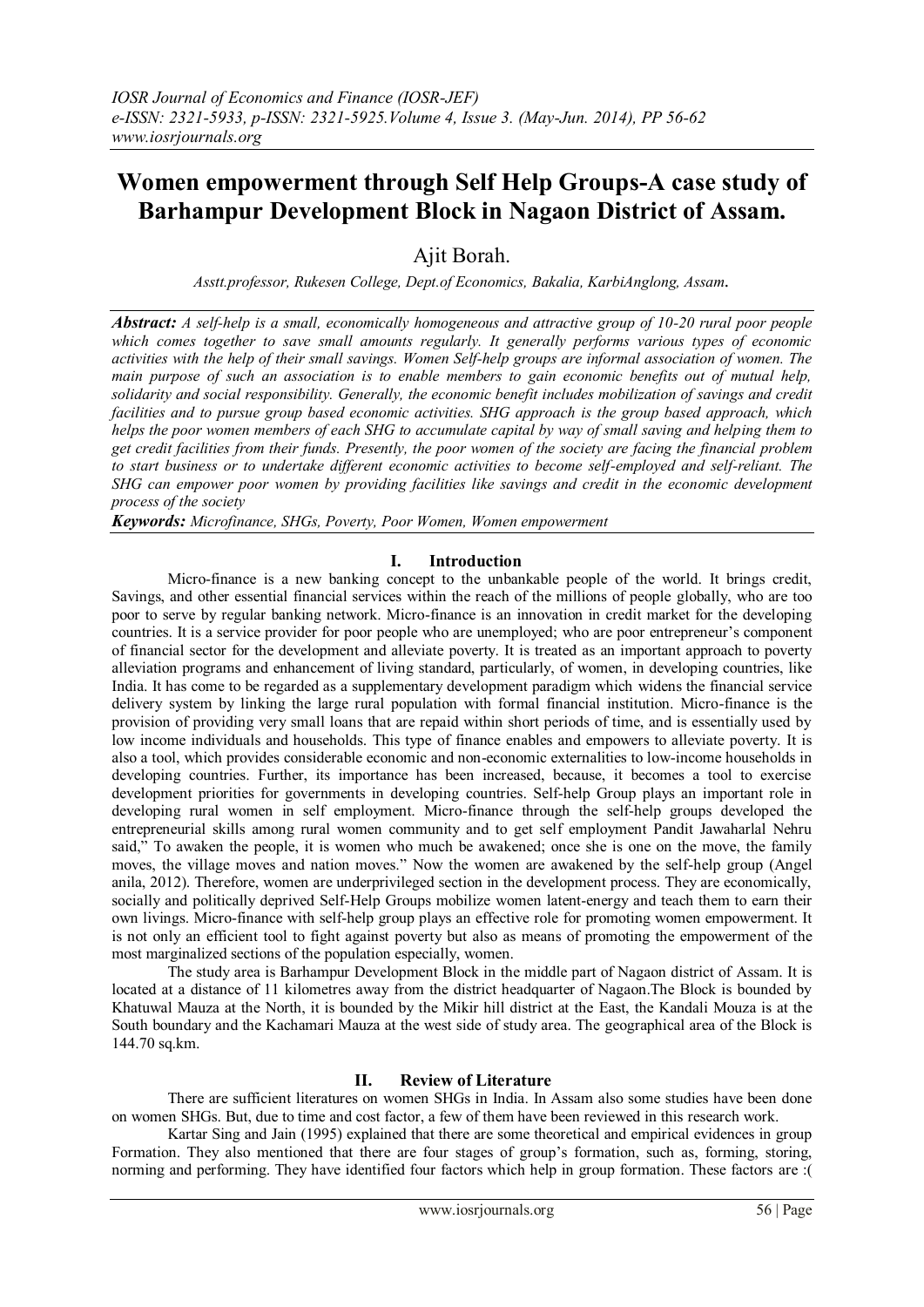a) full participation (b) leadership quality (c) homogeneity among the members and (d) transparency in operation and function of the groups.

Kapoor (2001) studied the empowerment of Indian Women. He discussed, analysed and answered the questions faced by women SHG in India. He option that the gender discrimination still existed, as a result of which women SHGs were unable to achieve the expected goal of empowerment in the country.

Manimekalai (2004) in his article stated that SHG need the help of NGOs to run the income generating activates successfully. The bank officers should counsel and guide the women in selecting and implementing profitable income generating activities. He remarked that the formation of SHGs have boosted the self-image and confidence of rural women.

Das Gupta (2005) in his article says that a paradigm shift is required form finance sector reform to micro-finance reform in the country. SHGs should be included in the priority sector and loan should be made mandatory to them. The Micro-credit facilities must be monitored vigorously so that there may not be shortage of funds to SHGs

Gupta (2007) mentioned that SHGs have become most effective tools for women empowerment. The confidence level of women members of SHGs has been increased, as a result of which, both the family and society are at beneficial stage.

Kumar A. (2009) observed that this may lead to improved household-level outcomes with respect to health, education particularly education of the girl, child, nutrition and family planning.

Mansuri B, B. (2010) stated that micro-finance has gain a lot of significance and momentum in the last decade, India now occupies a significance and niche in global micro finance through promotion of self help groups (SHGs) under SHG-Bank Linkage Programme (SBLP) and the micro finance institution model. The Indian model offers greater promise and potential to address poverty as it is focused on building social capital through access financial services through linking with the mainstream. In its simplest term it means banking for poor.

Ankita Deka (2011) in her study titled, "Determinants of Women's Empowerment in India: Evidence from National Family Health Survey "taken the data for this study from National Family Health Survey (NFHS) which is a large-Scale, multi-round survey conducted a representative sample of households through-out India. Her research is in specific way able to quantify the nature and extent of gender discriminatory practices in India. The study demystifies popular projections in mass media of India's burgeoning economy and how it has transformed the economic and social milieu. It also provides a framework for social workers in India about how gender discrimination operates and also illuminates the loopholes in policy practice. Social workers will be advocate for progressive policy legislation as well as able to design interventions to bring about necessary change.

SaravanaKumar (2012) made an attempt to study empowerment of women and the inculcation of financial training and discipline amongst the poor will undoubtedly have long-term socio-economic benefits. The principles of self help and microcredit thus hold the key to economic and socio-cultural freedom for India's millions of poor, opening the gates of a hitherto untapped reservoir of human enterprise.

All the above the studies do not provide sufficient information about women SHGs involved in various economic activates. Therefore, a humble attempt has been made in this research works to study women SHGs and their performance in different economic activists in the Barhampur Development Block in Nagaon District of Assam.

# **Objectives of the study:**

# **III. Objectives and Hypothesis**

To evaluate the performance of selected women SHGs in Barhampur Development Block.

## **Hypothesis:**

Rural credit helps members of women SHGs to start new business.

# **IV. Methodology**

The present study is covering 11 Gaon Panchayats under Barhampur Development Block in Nagaon District of Assam. The Primary data are collected from personal interviews, schedules and questionnaires. The secondary data are collected from block, panchayats, government publication, books and journals, etc. The various statistical methods such as, tables, figures, average, percentage and other related statistical techniques are used to analyze the collected data and information

The sampling method chosen for the above research design is total of 22 SHGs of Barhampur block is decided to select from 11 Gaon Panchayate,( i.e. Barhampur Panchayat, Halowagaon Panchayat, Puranigndam Panchayat, Bamuni Panchayat, Barbari Panchayat, Chapanala Panchayat, Balijuri Panchayat, Satargaon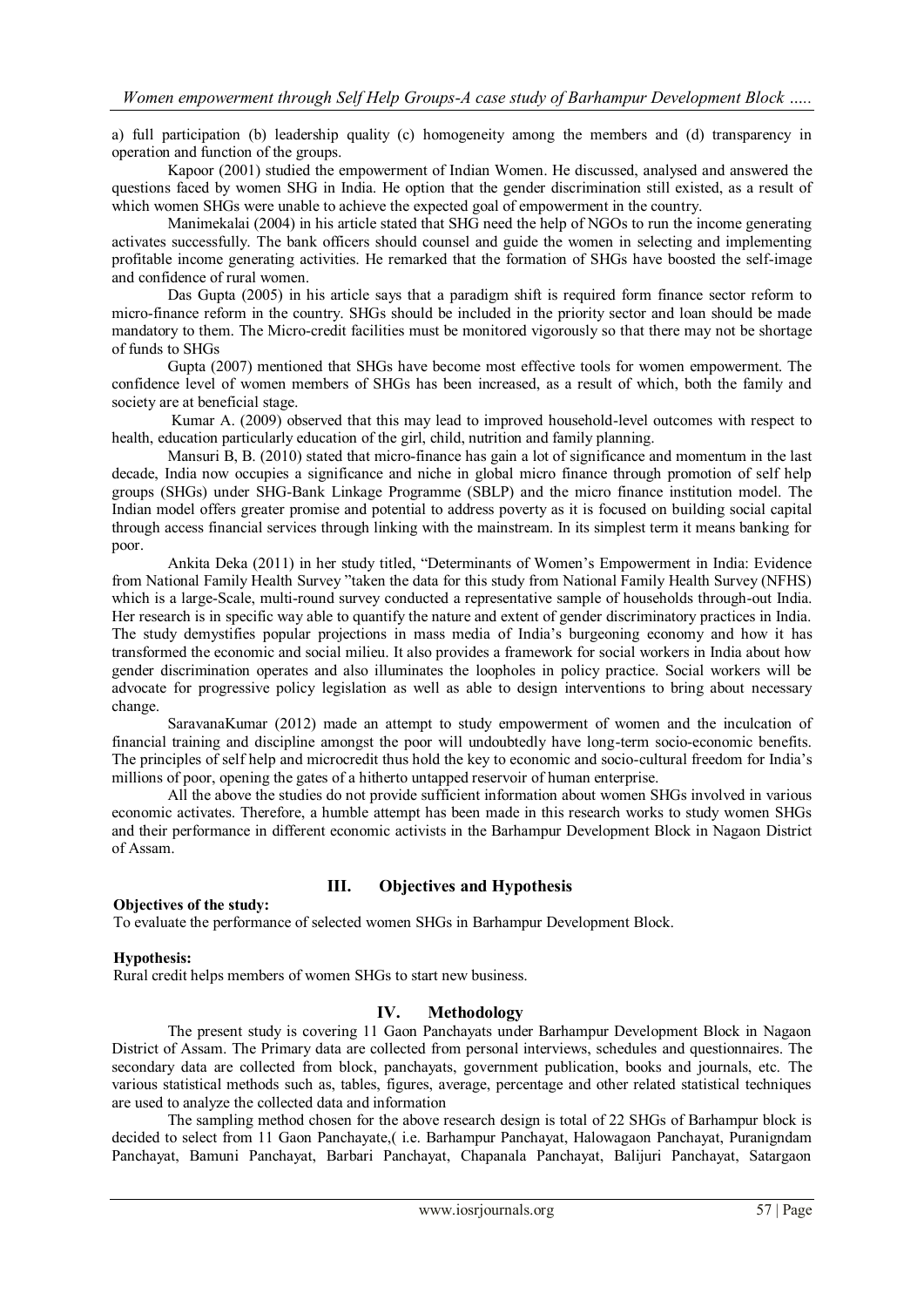Panchayat, Kutanigaon Panchayat, Chalcheli Panchayat, Uriagaon Panchayat) by simple random sampling method. From each SHG, 5 members are taken for interview. The sample sizes of 110 SHG members.

#### **Period of study:**

The field study was conducted during the period of November 2009 to December 2013 and all data used in this study relates to this period only.

## **V. Finding and Analysis**

The Women Self Help Groups have played a dynamic role in the economic development of Barhampur Dev. Block. They are engaged in agriculture operations, household industries, trade and commerce and other related economic activities. It has been observed in field survey that women are hard workers, adventurous; self determined and are willing to take risks in setting up new business. It is a tradition on the part of women to make efficient management of household affairs, but now-a-days, women are equally interested in setting up their own business enterprises to become independent and self-reliant through SHGs. The Governments of developed and developing countries are taking measures for women empowerment, providing them better education, employment opportunity and conferring women rights.

The performance of women SHGs in Barhampur Development Block depend on a number of variables. These variables are as follows.

#### **Selection of economic activities:**

For the improvement of the socio-economic activities. As a result of which, rural unemployed youth and women have become self- employed. In the field survey of Barhampur Block, it is revealed that the SHG members of 11 Gaon Panchayats have chosen the economic activities like fishery, textiles and handloom, tailoring, weaving and embroidery, herbal products, domestic food product, interest business, poultry farming and cultivation, etc. The following table-1 represents the key activities of the SHGs

| Sl. No. | Key activities         | No of SHGs | Percentage |
|---------|------------------------|------------|------------|
|         | Fishery                | 01         | 4.54       |
|         | Textiles and handloom  | 05         | 22.72      |
|         | Tailoring              | 01         | 4.54       |
|         | Weaving and embroidery | 03         | 13.63      |
|         | Herbal and products    | 01         | 4.54       |
|         | Interest business      | 01         | 4.54       |
|         | Domestic food product, | 04         | 18.18      |
|         | Poultry farming        | 04         | 18.18      |
|         | Cultivation            | 02         | 9.09       |
|         | Total                  | 22         | 100.00     |

**Table 1: Key Activities of the SHGs**

Source: Field Survey

According to the above table, 22.72% of SHGs has adopted textiles and handloom sector as their key activity. The lowest percentage 4.54% of SHGs has adopted fishery, tailoring herbal products, interest based business etc. The percentage of other activities are- weaving embroidery 13.63%, domestic food product 18.18%, poultry farming 18.18% and cultivation 9.09%.

## **Reasons for Joining SHGs:**

The aim of the SHGs is to promote savings and to provide credit facilities among the members for the productive and consumption purposes. There are three reasons for joining SHG. These reasons are (a) to improve living standard, (b) to start business and (c) social status. The following fig-1 shows the reasons for joining SHGs





Source: Field Survey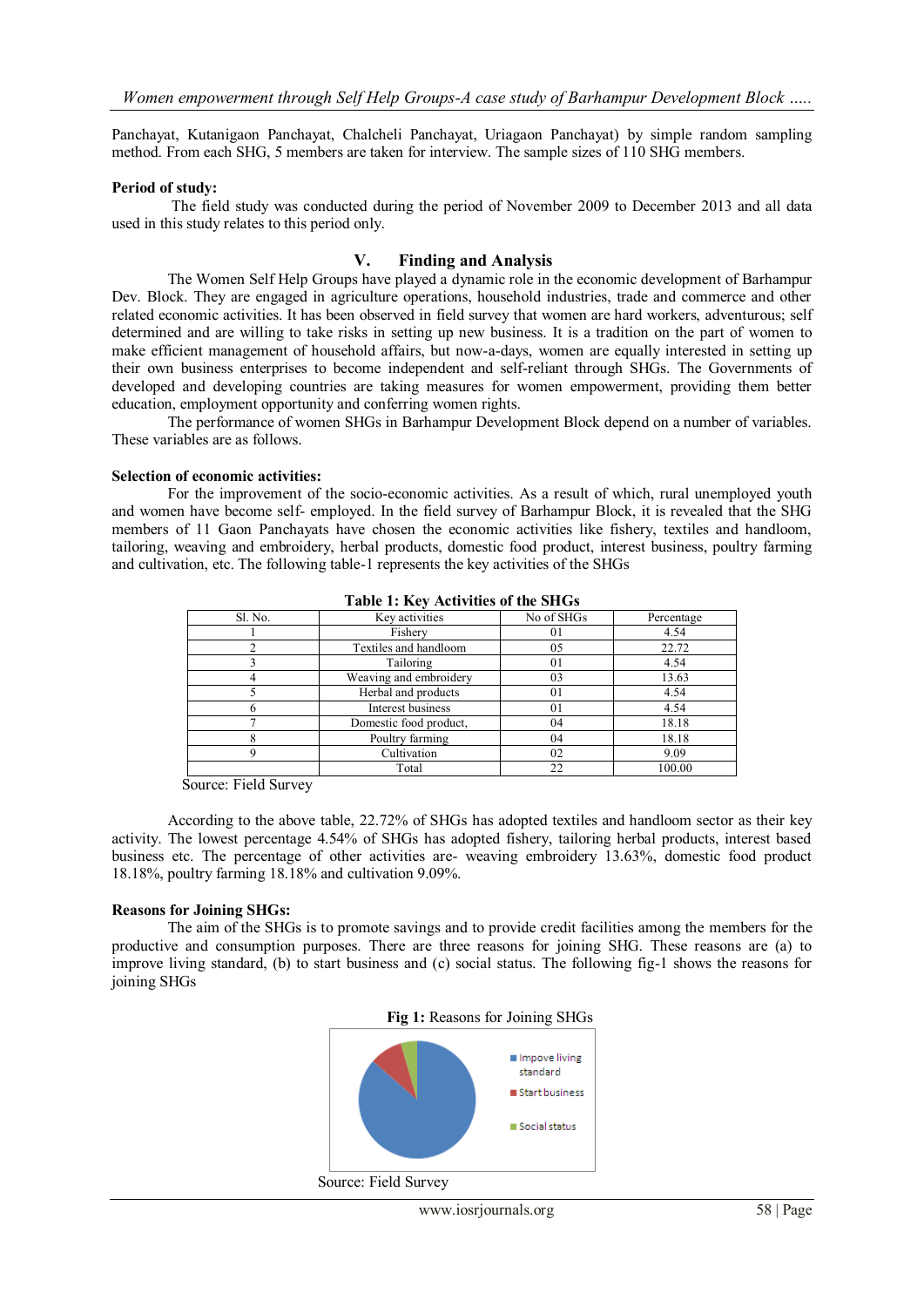The data analysis reveals that the highest no. of respondent's .i.e. 95 joined SHG to improve their living standard. The lowest no. of respondents 05 joined SHG to maintain social status. Only 10 no. of respondents joined SHG to start business. In the block, women are lacking in the business because of poor economic condition as well as due to lack of entrepreneurial skill.

## **Year of Establishment of SHGs:**

An attempt has been made in this survey to know the year of establishment of SHG to indicate the length of the survival of the unit. For this purpose, data have been collected on the year of establishment of SHGs in Barhampur Block. It is depicted in the table-2.

| Tabit 2. Teals of csiabhshiileht of SHQs |                       |                |            |
|------------------------------------------|-----------------------|----------------|------------|
| Sl. No.                                  | Year of establishment | No of SHGs     | Percentage |
|                                          | 1997-1998             | 01             | 4.54       |
| 2                                        | 1999-2000             | 0 <sub>1</sub> | 4.54       |
| 3                                        | 2000-2001             | 02             | 9.09       |
| 4                                        | 2001-2002             | 06             | 27.27      |
| 5                                        | 2002-2003             | 03             | 13.63      |
|                                          | 2003-2004             | 03             | 13.63      |
|                                          | 2004-2005             | 0 <sub>1</sub> | 4.54       |
| 8                                        | 2005-2006             | 02             | 9.09       |
| 9                                        | 2006-2007             | 02             | 9.09       |
| 10                                       | 2007-2008             | 0 <sub>1</sub> | 4.54       |
|                                          | Total                 | 22             | 100.00     |

**Table 2: Years of establishment of SHGs**

Source: Field Survey.

It is found in field survey that the largest number of SHGs .i.e. 27.27% were establishment between 2001-2002 while the lowest of SHGs the number of SHGs .i.e. 4.54% were establishment between 1997-98, 1999-2000, 2004-05,2007-2008 respectively. It is observed that majority of number of SHGs were started during 2001-02, because this may be due to various schemes undertaken by the government of Assam as well as awareness programmes from SGSY and training arranged by the DRDA in the block

## **Year of joining SHGs by individuals Members:**

The year of joining SHGs by individual members indicate the interest of members to become selfemployed through SHG economic activities. In field survey, it is found that the number of individual members joining SHG has increased during the period from 2000 to 2001 but declined in 2004-05 and again rises in 2005-06. The year of joining SHG by individual members depicted in the table-3 below.

| Sl. No. | Year of Joining | No of Respondents | Percentage |
|---------|-----------------|-------------------|------------|
|         | 1997-1998       | 05                | 4.54       |
|         | 1999-2000       | 05                | 4.54       |
|         | 2000-2001       | 15                | 13.63      |
| 4       | 2001-2002       | 25                | 22.72      |
|         | 2002-2003       | 15                | 13.63      |
| h       | 2003-2004       | 15                | 13.63      |
|         | 2004-2005       | 05                | 4.54       |
| 8       | 2005-2006       | 10                | 9.09       |
| a       | 2006-2007       | 10                | 9.09       |
| 10      | 2007-2008       | 05                | 4.54       |
|         | Total           | 110               | 100.00     |

**Table3: Years of joining SHGs by Individual Members.**

Source: Filed Survey.

It is found in field survey that the highest number of individual members 22.72% joined SHG between 2001-02, while the lowest number of individual members 4.54% joined SHG in 1997-98, 1999-2000, 2004- 05and 2007-08 respectively.

# **Distribution of Members of SHGs:**

It is important to know total membership of SHG. The membership strength of a SHG shows the merits and demerits of functioning because smaller membership of a group implies better coordination than that f a larger group. Though the concept of SHG depends on membership strength of 10-20 but group formation in the study area is restricted to small number. The distribution of number of members of SHGs has been shown in the following fig-2.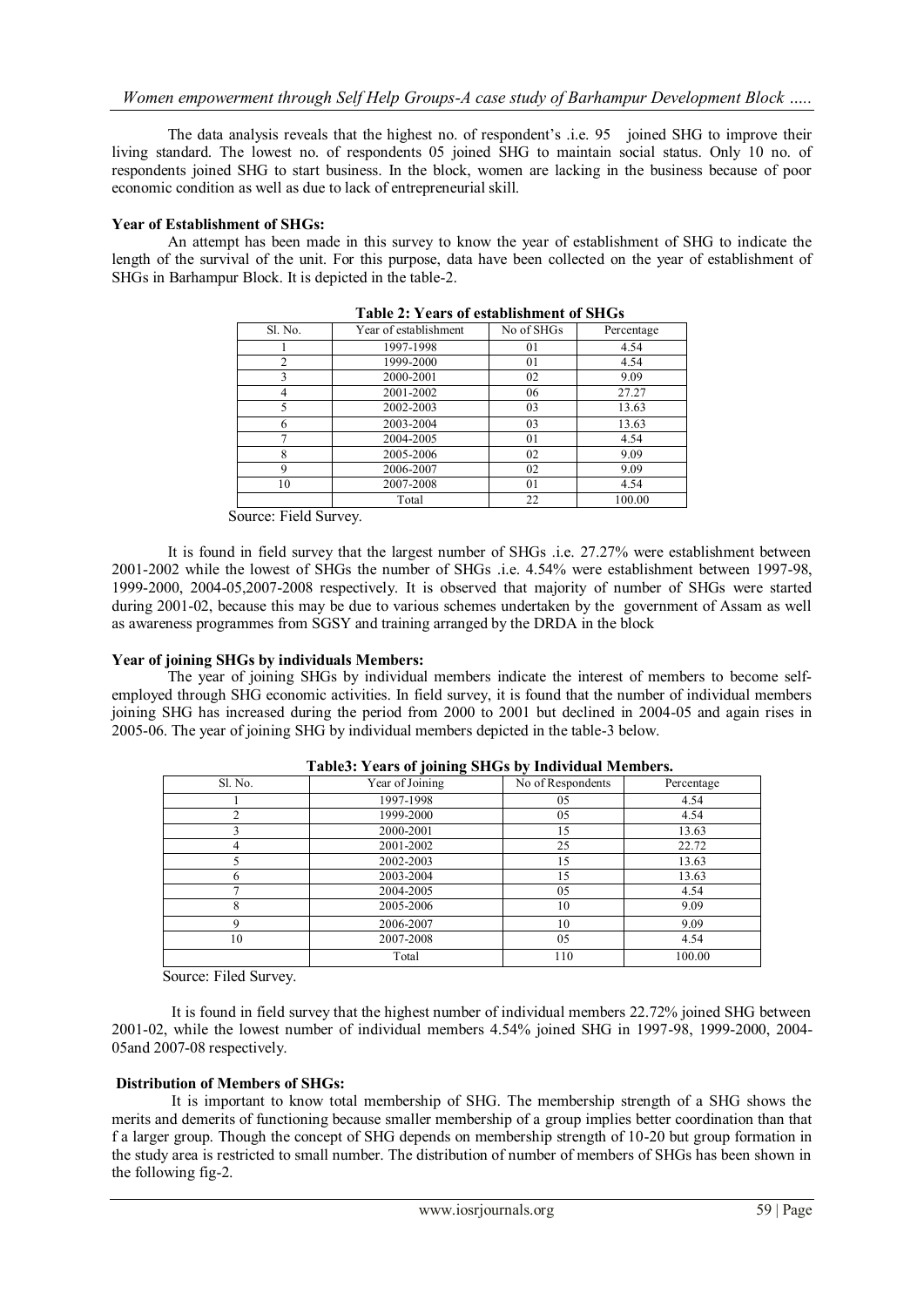



Source: Field survey.

It is found in field survey that the highest number of 40.90% of SHGs belongs to 10 members group whereas other represents the lowest membership strength.

## **Rural credit and SHGs:**

Rural credit is one of the most essential inputs to accelerate the development process in the block. Its timely availability in right quantity, at a reasonable rate of interest, provides gainful economic activities in the rural sector. The people of low income groups are deprived of rural credit. Banks generally decline to provide finance to small farmers, marginal farmers, landless labourers, petty artisans, and other landless people as they cannot provide adequate mortgage to the banks. The need of rural people for rural credit is satisfy by the formation of SHG. It has been observed during field survey that the government contribution to SHG is very small, it is very small, and it is represented by the table-4.

| Table4. Government contribution to SHG. |                   |            |            |
|-----------------------------------------|-------------------|------------|------------|
| Sl. No.                                 | Amount of loans   | No of SHGs | Percentage |
|                                         | $25,000/-$        |            | 59.09      |
|                                         | $50,000/-$        |            | 4.54       |
|                                         | 1,85,000/-        |            | 9.09       |
|                                         | $2,50,000/$ -     |            | 13.63      |
|                                         | Non-loan received |            | 13.63      |
|                                         | Total             |            | 100.00     |

**Table4: Government contribution to SHG.**

Source: Field Survey.

It is found in field survey that 59.09% women SHGs received Rs.25, 000 amount of loan from government, i.e., DRDA and the lowest 4.54% received Rs.50, 000. It is also found in field survey that 13.63% women SHGs do not received any amount of loan from government.

The SHG provides various types of their members. The various types of loans provided by SHG are business loan, marriage loan, medical loan, housing loan, cattle loan, agricultural loan. The various types of loan provided by SHG to their members are depicted in the table5 below.

| Tables: Types of Loan provided by the SHGs to their members. |                   |                   |            |  |
|--------------------------------------------------------------|-------------------|-------------------|------------|--|
| Sl. No.                                                      | Type of loans     | No of respondents | Percentage |  |
|                                                              | Business loans    | 18                | 16.36      |  |
|                                                              | Marriage loans    | 09                | 8.18       |  |
|                                                              | Medical loans     | 32                | 29.09      |  |
|                                                              | Housing loans     | 05                | 4.54       |  |
|                                                              | Cattle loans      | 07                | 6.36       |  |
|                                                              | Agriculture loans | 24                | 22.82      |  |
|                                                              | Non-loan receiver | 15                | 13.63      |  |
|                                                              | Total             | 110               | 100.00     |  |

**Table5: Types of Loan provided by the SHGs to their Members.**

Source: Field Survey.

There is a great demand for credit among the members of SHG in small business, cottage industries, and food processing unit. The SHGs in the study area provide loan to their member for various purposes. The highest percentage of loan, i.e., 29.09%, is provided by SHG to their members for medical purpose. The lowest percentage of loan, i.e., 4.54%, is provided by SHG to their members for housing purpose. It is the general body meeting of SHG which decides the loan disbursement procedure. It is observed in data analysis the all members in the SHG are in need of credit. The distribution of loans to SHGs members is shown in the fig-3.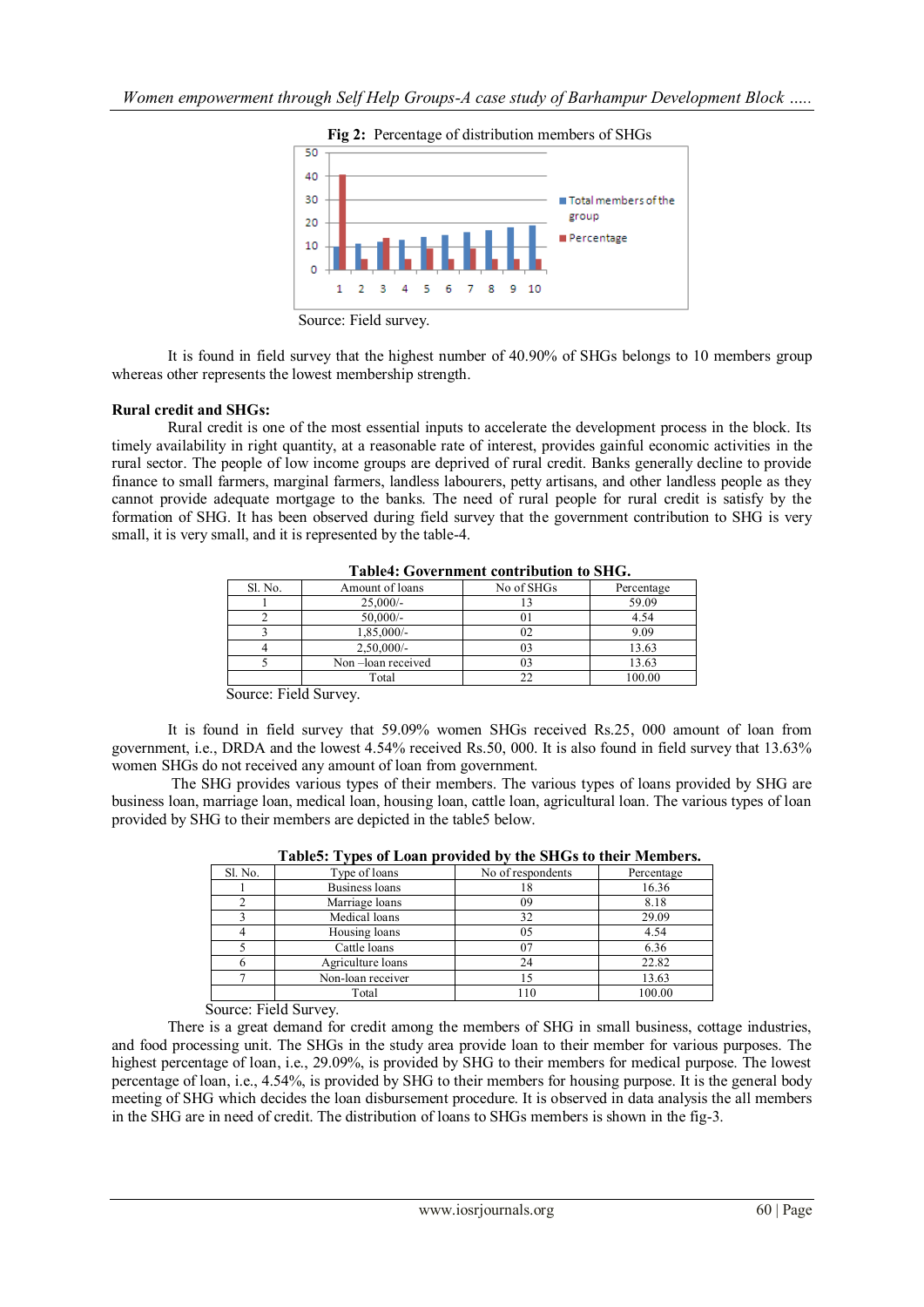

**Fig 3:** Distribution of loans to SHGs Members.

Source: Field Survey.

It is found that the highest percentage, ie.20.90%, SHGs members received loan amounting to Rs.4000-5000. The lowest percentage, ie.3.63%, SHG members received loan amounting less than Rs.500 and Rs.7000-8000 respectively. It is also observed in data analysis that 13.63% members SHG do not received any loan.

The SHGs sanction loan to its members at a reasonable rate of interest. The interest rate of SHGs varies from group. They generally change rate of interest Rs.1% to 4% per month. The members of SHG make repayment of loan by three ways, such as, repayment in time, repayment in advance and repayment not in time. The table-6 shows repayment of loan by SHGs member

|     | Particular            | No. of respondents | Percentage |
|-----|-----------------------|--------------------|------------|
| No. |                       |                    |            |
|     | Repayment in time     | 73                 | 63.36      |
|     | Repayment in Advance  |                    |            |
|     | Repayment not in time |                    | 13.63      |
|     | 'otal                 |                    | 100,00     |

**Table 6:** Repayment of loan by SHGs members.

Source: Field Survey.

In field survey it was found that the members of SHG use the loans for various purposes, either individually or in group as a whole. The highest percentage, ie.66.36% SHGs members, repay loan in time whereas, the lowest percentage, ie.13.63% SHG members do not repay loan in time. The small, marginal and landless farmers and other economically underprivileged section of the society need credit to perform day-today activities. They need a small amount of loan ranging from Rs. 500 to Rs. 10,000 for a particular season or period. These types of loans generally not financed by the banking sector. Traditionally, people have to depend on money-lender, traders, commission agents, business community for these types of loans at an exorbitant rate of interest. The growth of SHGs in the last decades has achieved tremendous progress in providing rural credit to the underprivileged section of the rural society.

Most of nationalized and regional rural banks have come forward to provide credit support to SHGs. SHGs has received various assistance and support from DRDA which help them to raise their income generating activities on sustainable basis. For development of credit linkage SHGs passes through a process of gradual evolution during the process, the institute built the capacity of the SHG to manage the selected income generating activity on commercial line and in a scientific manner, the block authority keeps on monitoring the performance of the SHGs and accordingly concerned banks are also involved in the process.

# **Training of the SHGs members:**

Barhampur Development Block has been conducting training programme on various economic activities at regular intervals with the help and guidance of DRDA, Nagaon to the members of SHG. Training has been generally provided to unemployed youth in the rural area through group formation. The training has changed the outlook of the people and they are motivated to undertake economic activities to improve their economic conditions. It has also helps to reduce poverty and unemployed in the block. Because trained people have started taking economic activities like food preparation, fish and poultry faming, textile and handloom business etc. The distribution of trained members in SHGs has been shown in the table-7